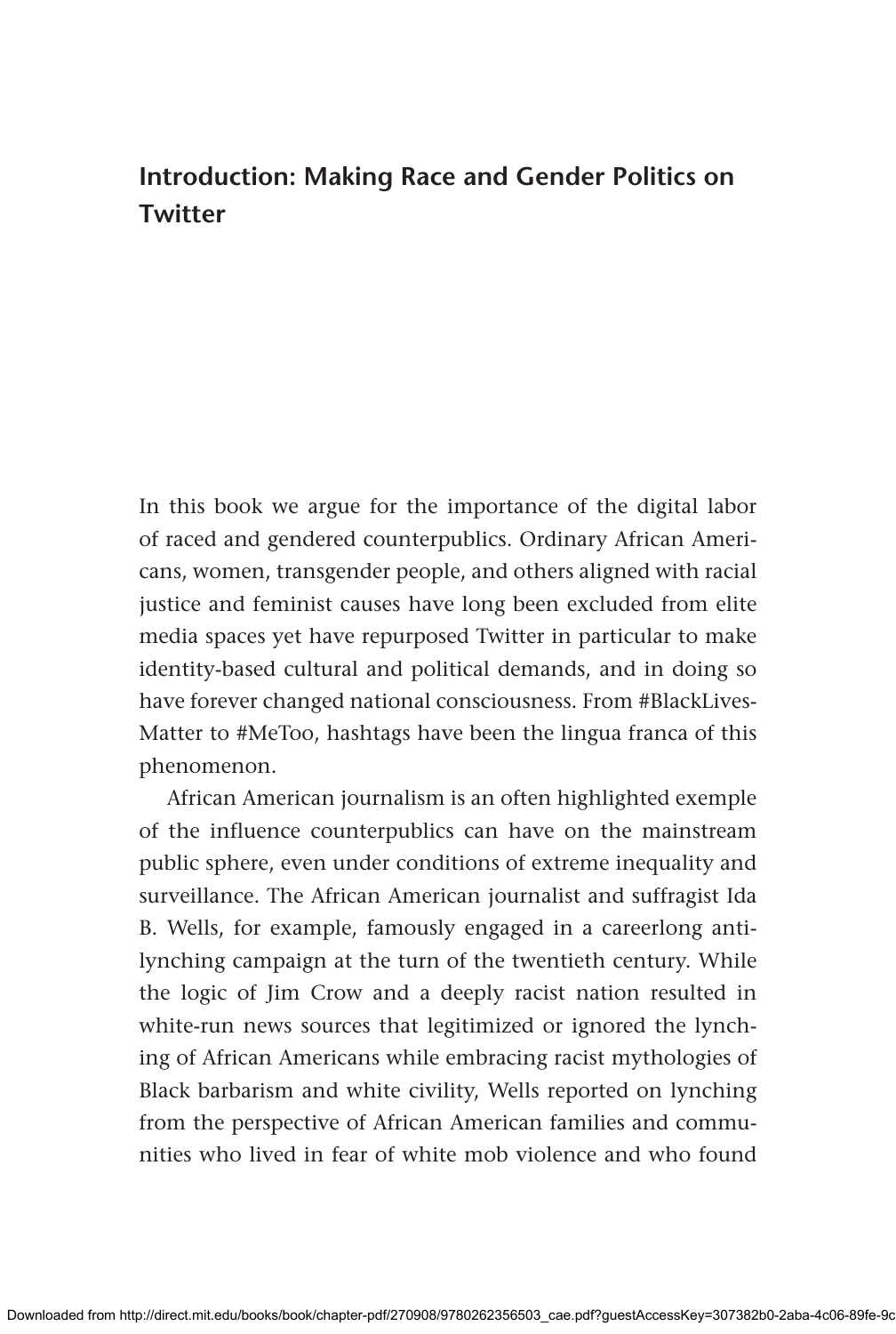**xxvi Introduction**

no protection in a complicit legal system. The consequences of Wells's work were severe. In 1892 a white mob burned down her newspaper's offices and, by all accounts, intended to lynch Wells or her co-editor, J. L. Fleming, but found them absent. Ultimately, Wells's persistence and courage in telling alternative lynching stories helped lead a national antilynching movement.1 Likewise, during and after World War II African American newspapers told the stories of the domestic oppression and terror faced by Black veterans even as mainstream news sources engaged in a white nationalistic fervor that ignored such soldiers altogether. Other groups that have experienced varying degrees of exclusion from political discourse and power have also created notable mainstream interventions through communitycentered frames; some examples here are the newspapers of the 1960s feminist movement, which buoyed national activism against employment discrimination based on gender, and the theatrical storytelling of the AIDS Coalition to Unleash Power (ACT UP), which steered movement among both drug companies and the national government on AIDS research in the late 1980s and 1990s.2

Such examples of counterpublics at work are usually presented to assess the historical shape of the U.S. public sphere, with less emphasis placed on the role counterpublics continue to play in shaping U.S. politics in the modern era. In fact, some have suggested that counterpublics, and the alternative meaning-making processes they further, have waned as U.S. institutions that formerly excluded marginalized voices have normalized, at least on the surface, their inclusion. Since the 1980s, and well into the supposedly "color-blind" Obama era, neoliberal narratives of inclusion and diversity insisted America has achieved or is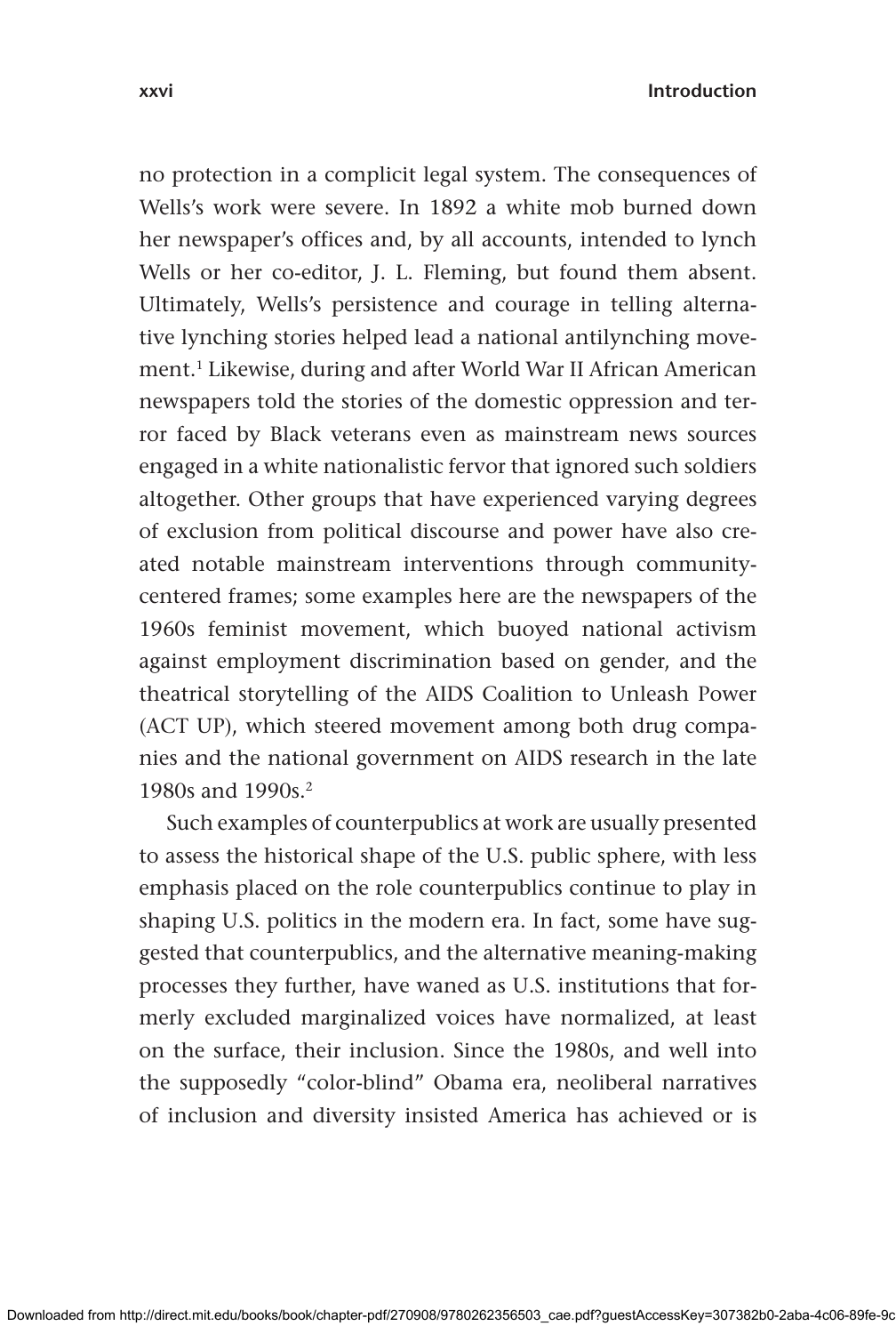#### **Introduction xxvii**

near achieving its democratic ideals. Yet such narratives perpetuate the invisibility of members of counterpublics who, despite increasing token inclusion and celebration as objects of consumption, are still vastly underrepresented and misrepresented in contemporary politics. The virulent sexism and xenophobia that arose and were repeated over and over again in mainstream political discourse during the 2016 election cycle highlight the failure of inclusive ideals in the public sphere. It is to this underrepresentation and misrepresentation, along with efforts toward solidarity and community building, that contemporary counterpublics respond, using media technologies available to them. Our work here demonstrates that counterpublics are alive and well in contemporary civil society, using Twitter as one important technology to push the mainstream public sphere on issues of social progress in ways more powerful and visible than possibly ever before.

In the twenty-first century, the proliferation of social media has enabled the widespread study of and speculation about the impact of digital technologies on politics, activism, and social change. Key among these debates is the role of social media in shaping the contemporary public sphere and, by proxy, our democracy. Since the 2011 Arab Spring and the upwelling of Occupy movements across the globe, social networks have influenced how both those on the margins and those at the center engage in sociopolitical debate and meaning-making. Building on the success of the activist tool TxtMob, Twitter was launched in 2006 as a microblogging platform that allowed users only 140-character communications at a time (280 characters as of November 2017); by 2015 the site boasted more than 300 million active users.<sup>3</sup> These users' tweets create a continuous live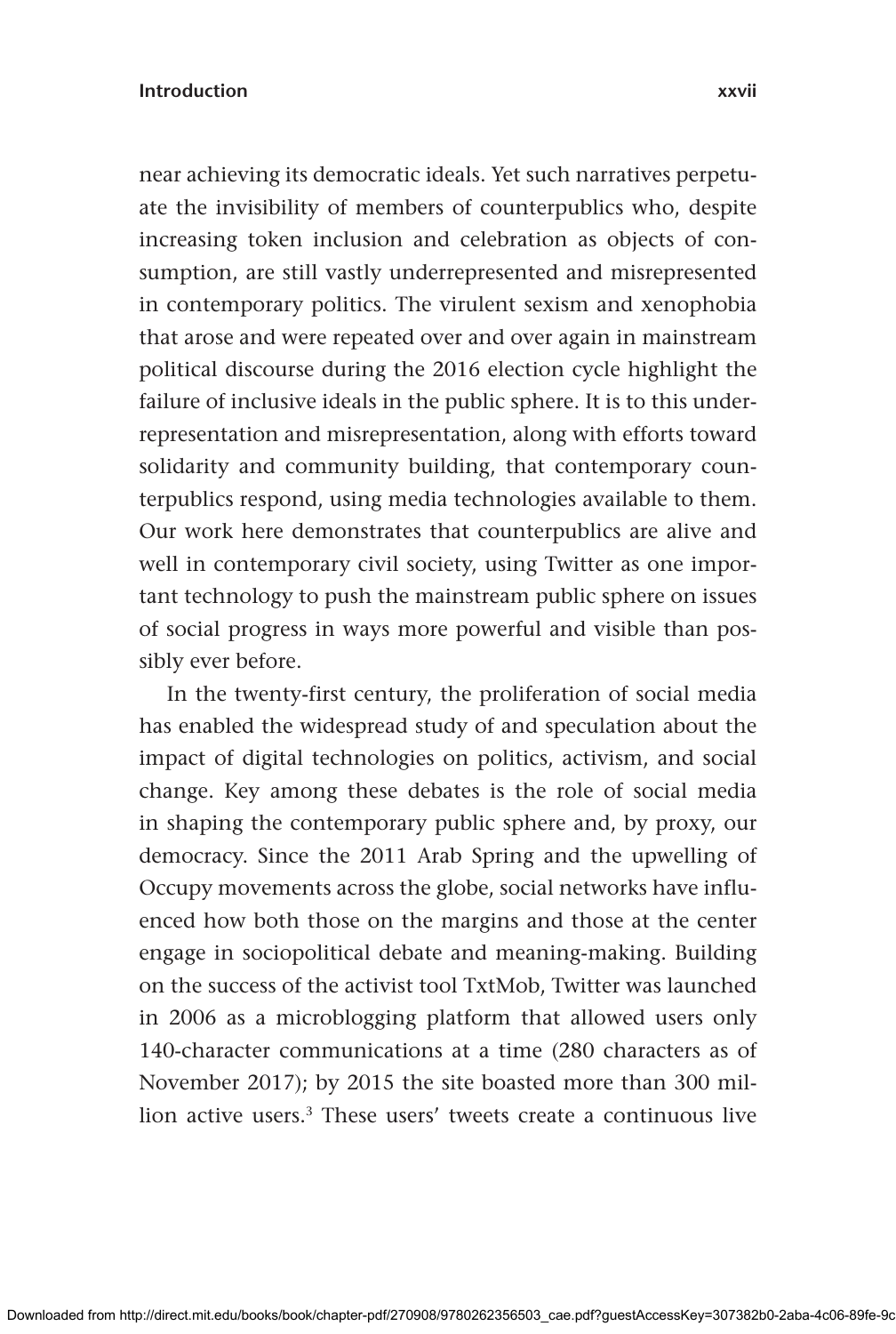**xxviii Introduction**

deluge of information. Following certain users, creating lists of users, and using third-party apps are among the tactics available to help manage the flow of tweets. Hashtags, which are discursive and user-generated, have become the default method to designate collective thoughts, ideas, arguments, and experiences that might otherwise stand alone or be quickly subsumed within the fast-paced pastiche of Twitter. Hashtags make sense of groups of tweets by creating a searchable shortcut that can link people and ideas together. Throughout this text we use *hashtag activism* to refer to the strategic ways counterpublic groups and their allies on Twitter employ this shortcut to make political contentions about identity politics that advocate for social change, identity redefinition, and political inclusion.

## **Evolution of the #**

In the late 1990s, the "pound sign," as it was called in internet forums, was used to group items in online conversations and chat streams. In 2007, Twitter user Chris Messina asked his followers what they thought about using the sign to designate groups on the fledgling platform. His tweet would be the catalyst for the ongoing evolution of hashtags as a method to thread conversations, people, and movements together. Since this usercreated innovation in 2007, hashtags have been so normalized by Twitter users that their use has spread beyond the platform and been incorporated into other social media spaces such as Facebook, Instagram, and Tumblr. More and more people have adopted hashtags as a way to connect multiple sites of shared interest, and mainstream media outlets and politicians, noting their ubiquity, have used them to engage on a range of topics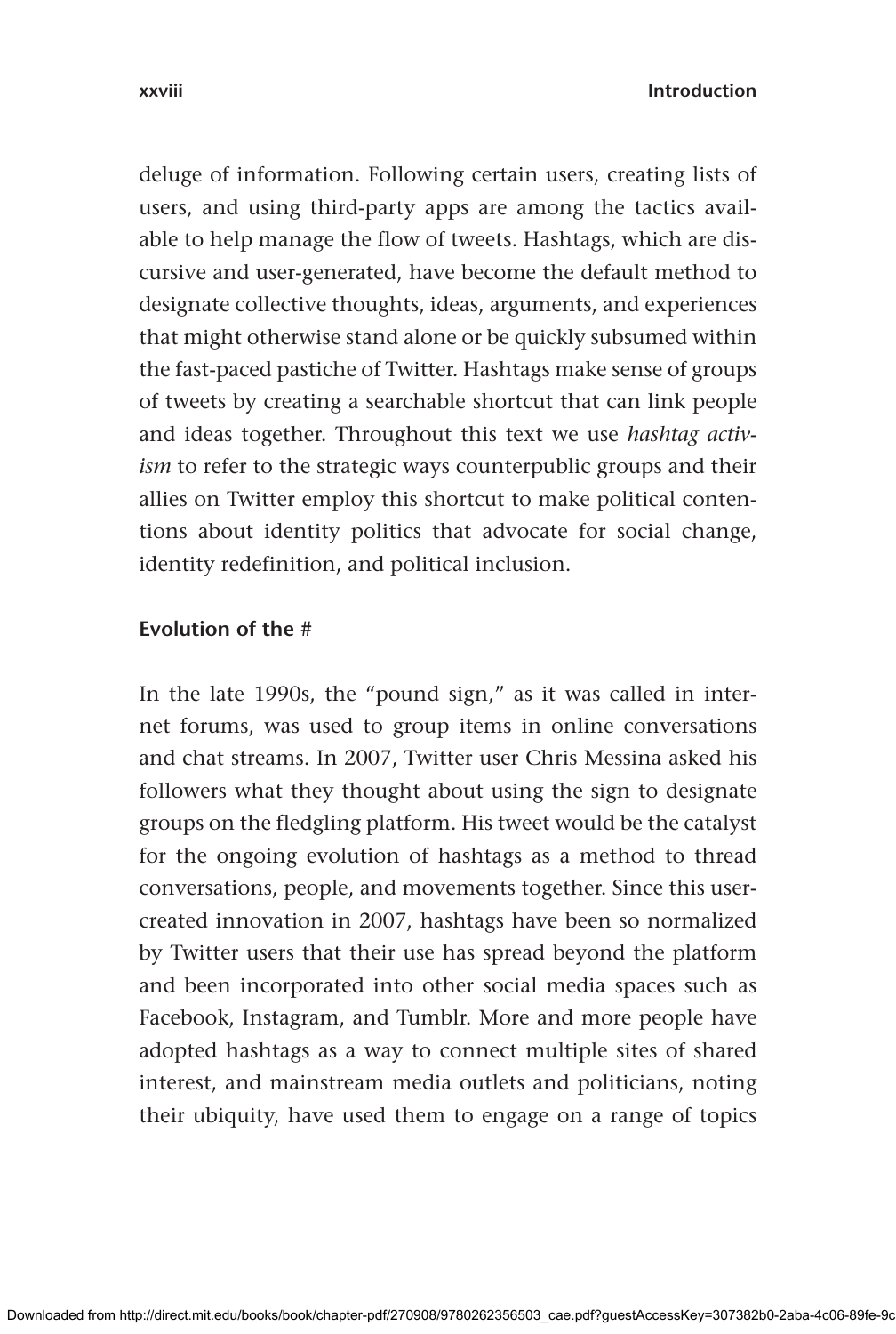#### **Introduction xxix**

and debates.<sup>4</sup> Hashtags have even become self-referential and an ironically used convention in everyday speech.

The narratives that emerge around Twitter hashtags evolve more quickly than traditional media, and for this reason Twitter has become one of the major tools for disseminating information to the public in the hope of spurring particular actions or outcomes. For example, when the Susan G. Komen for the Cure Foundation announced in 2012 it would withdraw financial contributions to Planned Parenthood intended for breast cancer screening, Planned Parenthood and its supporters flooded social media spaces with the hashtag #IStandWithPP, along with emotional stories and compelling statistics about the significance of Planned Parenthood to American women's health. Within days, the Komen Foundation responded to the growing public relations disaster by reversing its decision and pushing the official behind the original decision into resignation. This speed in the race to frame important issues is attractive to activist tweeters because it means there is less time for those with power to create spin or for traditional media to moderate issues according to mainstream logic. In an attempt to keep up with this communication revolution, many mainstream news organizations, politicians, and corporations have been motivated to create their own Twitter accounts and have hired "social media managers," tasked with responding to the new communication logics enabled by the platform. These efforts are not always successful, as became evident when New Yorkers and other Americans hijacked the New York Police Department's public relations hashtag #MyNYPD to tweet a seemingly endless stream of stories about police brutality, or when Bill Cosby's social media team asked followers to use #CosbyMeme to create fan images of the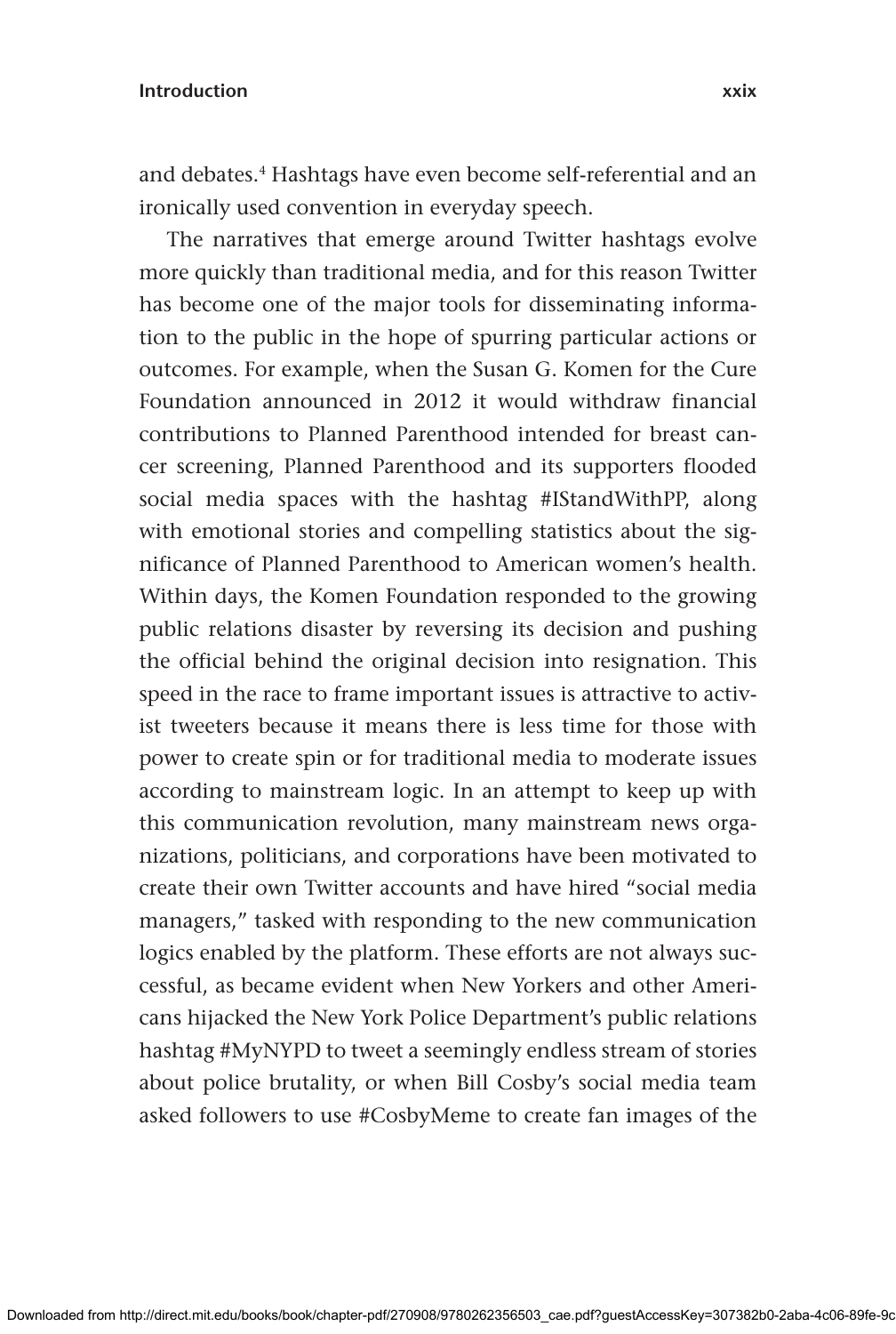**xxx Introduction**

actor but instead were inundated with memes referencing the dozens of sexual assaults of which Cosby was accused.

The practice of hashtagging is shaping how everything from presidential executive actions to snack-food branding takes shape. While hashtags have extended the communicative reach of those who already benefit from widespread access to the public, for those individuals and collectives unattached to elite institutions, Twitter, and the unifying code of the hashtag, have allowed the direct communication of raw and immediate images, emotions, and ideas and their widespread dissemination in a way previously unknown. While the public waits for print journalists to narrativize national crises and controversies, ordinary people on the scene are able to tweet firsthand accounts. While politicians embed particular issues in opaque language and meaningless euphemisms in their public discourse, ordinary people are able to explicitly advocate using unrepentant and concise rhetoric on these same issues. Notably, Twitter has low financial and technological barriers to entry. Using relatively inexpensive equipment, and with limited technical knowledge, ordinary people can engage in public speech and actions without mediation by the mainstream media or other traditional sources of power. Moreover, the use of hashtags and other conversational conventions enables an emergent organization whereby individual tweets coalesce into a larger collective storytelling.<sup>5</sup> At the same time, as the internet sociologist Zeynep Tufekci points out, hashtags facilitate something that looks very different from traditional, institutional-based politics—a kind of democratic participation that is inclined toward a horizontal, identity-based movement building that arises out of grievances and claims.<sup>6</sup>

For example, the 2011 democratic uprisings that came to be known as the Arab Spring demonstrated the power of Twitter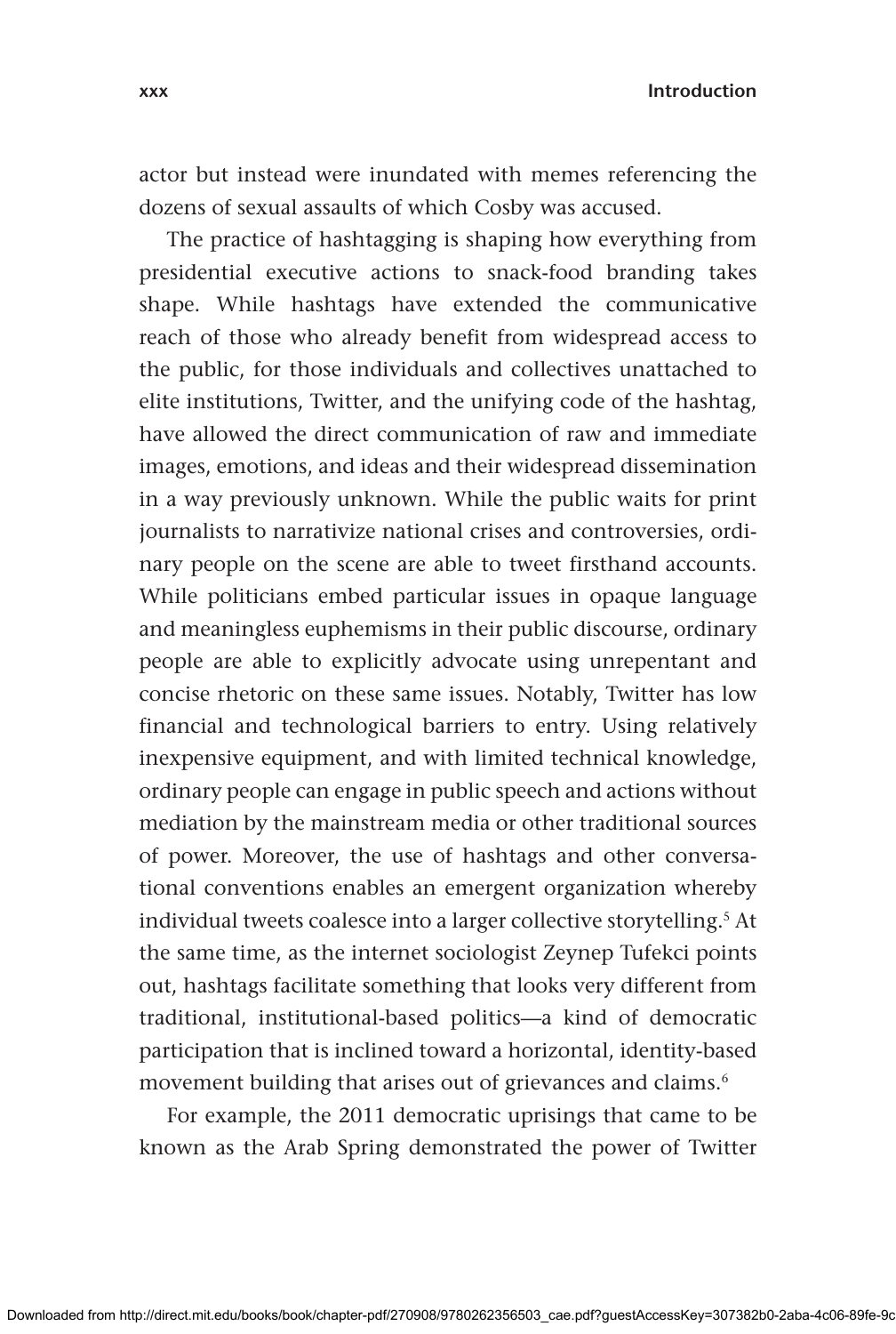#### **Introduction xxxi**

hashtags in movement spaces. Along with more traditional forms of organizing, people used English- and Arabic-language hashtags to alert each other to the movements of state actors and communicate with the world what was happening in the region. Frustrated by corrupt local governments, income disparities, and poor labor conditions, youth and union members organized large-scale protests in multiple countries in North Africa and the Middle East. These uprisings were not coordinated but built on each other, aided by the proliferative capability of social media to share important, time-sensitive information.<sup>7</sup> Hashtags like #Tunisia, #Jan25, and #Egypt that specified the country and day of political action were among the first to bridge political consciousnesses across oceans and cultures.8 Hashtags morphed as the movements grew, responding to both the number of places and points of overlap.

This resistance precipitated the Occupy movement in the United States as it served as one motivation for the magazine *Adbusters* to issue a call to readers to mobilize in Zuccotti Park on September 17, 2011, using the hashtag #OccupyWallStreet.<sup>9</sup> Fed up with the economic corruption of global capitalism, New Yorkers and other members of the public descended on Wall Street for a multi-monthlong sit-in and occupation protest that sparked other encampments across the country and around the globe.10 Participants used the hashtag #OWS and region-specific hashtags such as #OccupyOakland and #OccupySeoul to signal the needs of those encamped, report on police actions, and communicate with others about the goals of the movement.<sup>11</sup> Whether it's the clever repetition in the hashtag #StandWith-StandingRock or the power of using a name like #CyntoiaBrown, successful digital mobilization and the continued media interest in the way Twitter hashtags are deployed have made "hashtag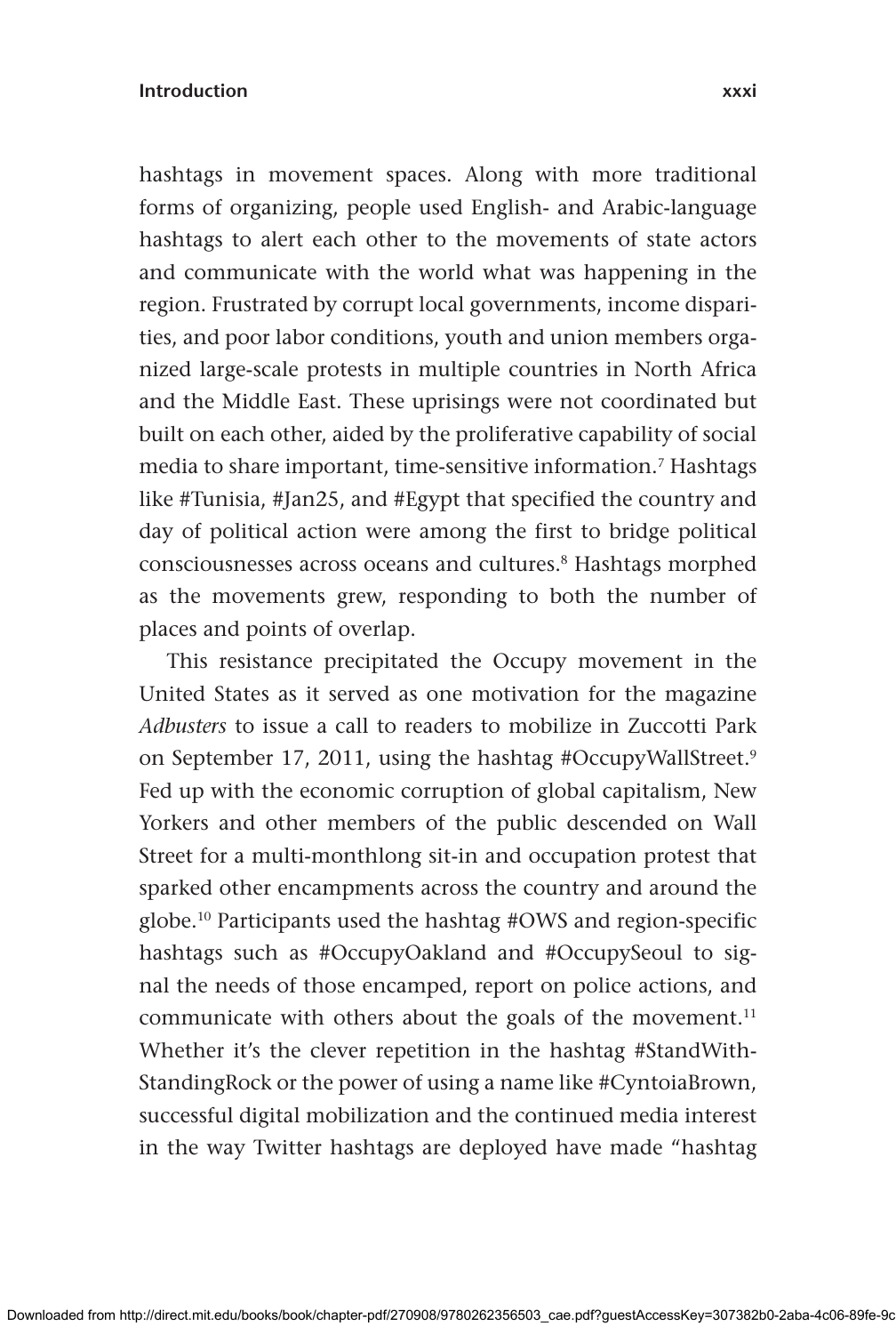**xxxii Introduction**

activism" a favored strategy for young activists trying to effect change.12

Hashtag activism, a term that first appeared in news coverage in 2011, describes the creation and proliferation of online activism stamped with a hashtag. We argue that this online activism leads to material effects in the digital and physical sphere. In this book we focus on the activism of members of historically marginalized groups in the United States, which in recent years has had a measurable impact on political debates, social policy, and the public consciousness. These hashtag activists, occasionally maligned as "slacktivists" or "armchair activists" because digital activism is sometimes considered less valid than direct action and is mistakenly regarded as in competition with it, use hashtags to create social change.<sup>13</sup> As we discuss in the following chapters, such hashtags as #BlackLivesMatter and #MeToo have had far-reaching influence, moving debates about identity politics, inequality, violence, and citizenship from the margins to the center and into places as crucial as presidential agendas.

## **From the Margins to the Middle: Publics and Counterpublics**

The question of how ordinary people use media in democratic societies is not new. Scholars of the public sphere, from Jürgen Habermas and Michael Werner to Nancy Fraser and Catherine Squires, have long contended that contemporary civil society is in part constructed, maintained, and moved toward or away from change by mediated messages that inform the public. Inherent in this idea is that communication is politics, that mediated public discourse, which in the twenty-first century is all public discourse, is political: it informs, misinforms, expands,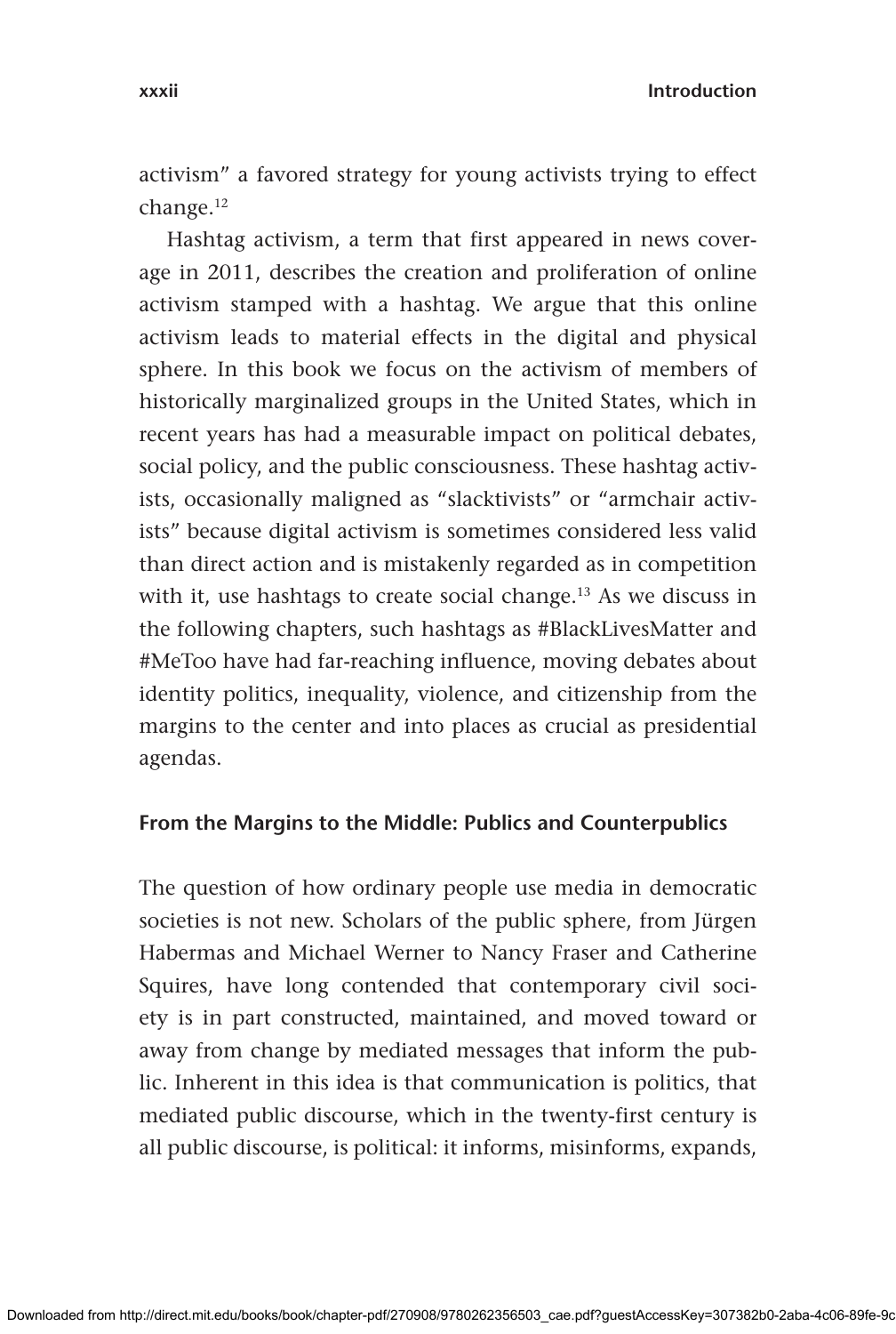#### **Introduction xxxiii**

limits, bolsters, or undermines the way we understand and in turn respond to and engage with politics.

While hashtag activism is a uniquely twenty-first-century phenomenon, there is something familiar about the goals of those using Twitter to push for social change. Indeed, ordinary people challenging, redefining, and changing the terms of public debate is one of the most enduring and crucial characteristics of democracy. Much of the discourse related to U.S. progress, from the abolition of slavery to the sexual revolution, was rooted in narratives created on the margins of society. Counterpublics, the alternative networks of debate created by marginalized members of the public, thus have always played the important role of highlighting and legitimizing the experiences of those on the margins even as they push for integration and change in mainstream spaces.<sup>14</sup>

In an idealized civil society, democratic access to the production and distribution of public forms of communication would be (and always would have been) granted to all people. Yet this is not, and has never been, the case. Access to public discourse, and thereby access to politics itself, has always been severely limited for those with less power and privilege. Just as civil society throughout history, from the Enlightenment salons in Paris to the famed Lincoln-Douglas debates, only granted individuals with particular privileged identities access, marginalized groups face ongoing barriers to inclusion in the public sphere. U.S. politics, and the issues and debates that shape it, have largely excluded individuals who, at various points in history, were not considered full citizens or otherwise worthy of prominent roles in civil society. Among those who have been excluded are people of color (in various iterations, but we use the term here to designate people who have been marked as "other" by ideologies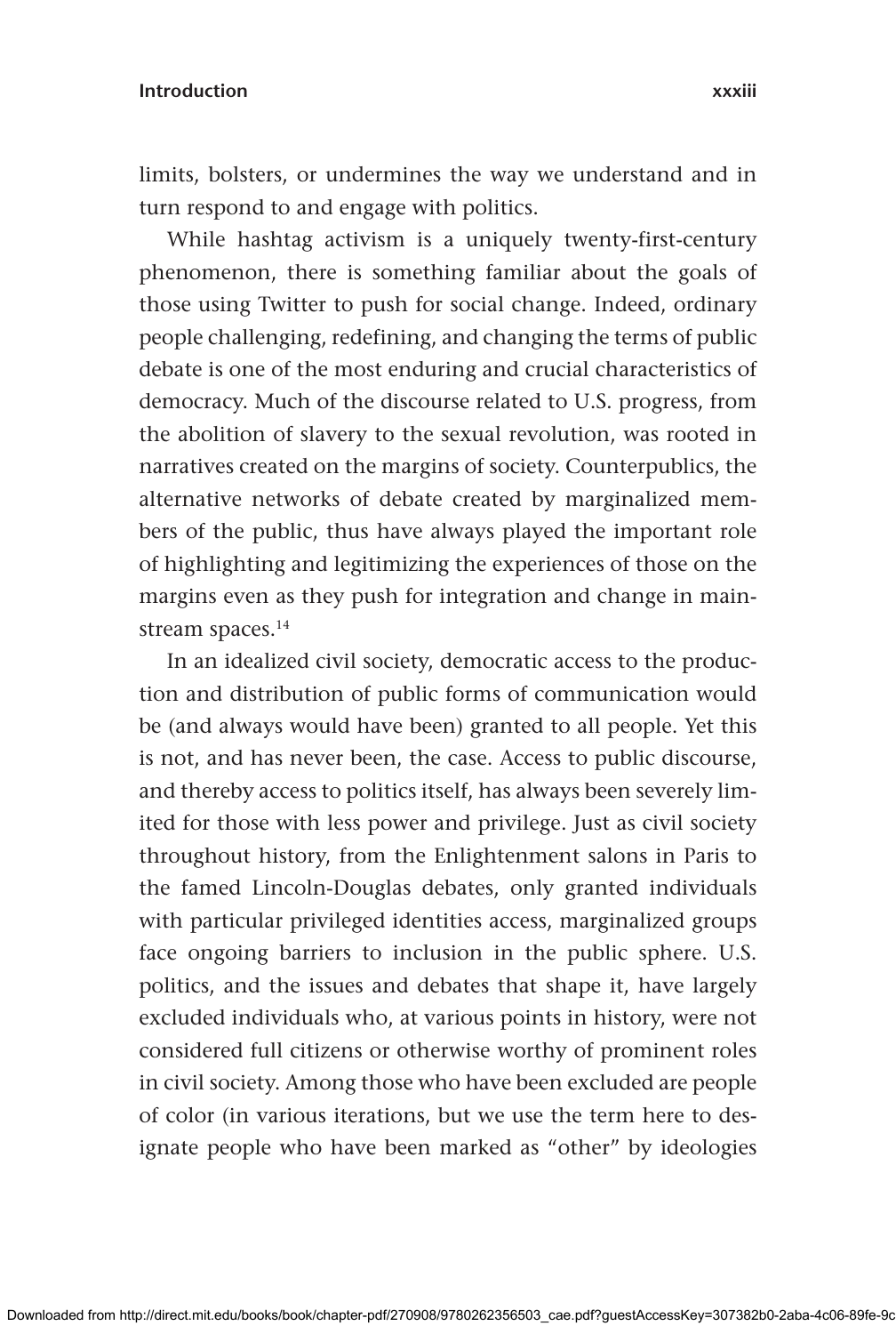**xxxiv Introduction**

of white supremacy), women (in this book, we consider women anyone who identifies as a woman), members of the LGBTQIA+ community, immigrants, people with physical and mental impairments, and the poor and indigent.

The political formations and cultural values that have justified these exclusions have been explored in depth in countless works and are beyond the scope of this book, yet they are important here because exclusion from the public sphere has never rendered these groups fully voiceless or wholly stifled attempts at remaking meaning, and in turn politics, in ways that are reflective of group experiences. Rather, these groups have birthed and nourished counterpublics in which their experiences and political values are given primacy. Though members of counterpublics have sometimes been invisible in conventional political spaces, the effort of counterpublics to integrate and interrogate mainstream spaces has had significant influence on the shape and evolution of U.S. politics. From the Negro spirituals sung by enslaved Blacks to the Riot grrrl festivals of third-wave feminists, members of marginalized publics have always created their own communication forms, and in turn their own politics.15 Of note, these counterpublic communication forms have served not only to reflect and legitimize counterpublic politics but have had a real influence on definitions of citizenship and inclusivity as mainstream politics has been forced to respond to the ever more visible presence of those on the margins.

## **Measuring and Chronicling Hashtag Activism**

Our interdisciplinary mixed-methods approach to understanding hashtag activism by networked counterpublics draws on theories and methods from communication studies, digital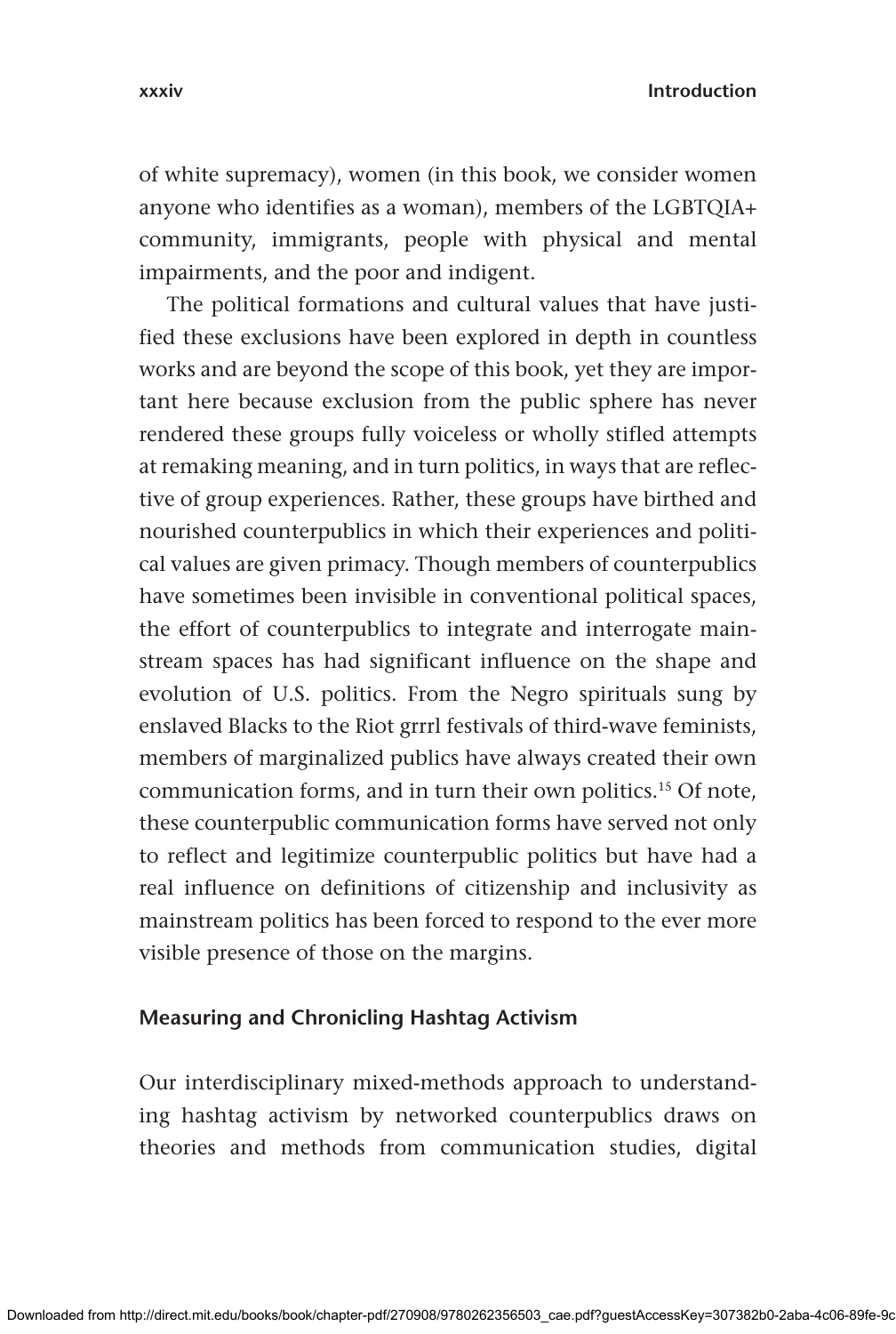#### **Introduction xxxv**

humanities, and network science. We illustrate the particularly complementary roles of network science procedures, communication studies theory, and critical humanities interventions. Through these approaches we offer readers multiple entry points into the data in an inquiry that illuminates how counterpublic networks construct and define issues of race, gender, and sexual politics.

From the outset, we approach hashtag activism as a networked activity, focusing not only on the attributes of individual tweeters or activists but also on the connections between them. This affords a number of possibilities, including, crucially, the ability to identify emergent leaders and their pathways of influence within each of the counterpublic networks we examine. Network science, and its related suite of analytical methods, prioritizes social structure, rejecting the assumption implicit in much quantitative social science work that individual attributes are what matter when accounting for social outcomes. Instead, a network allows us to consider the nonadditive and intersectional nature of attributes, relationships, and entire social systems in producing outcomes of interest.

Transforming online counterpublics into networked data makes it possible to understand their dynamic and interdependent properties while also narrowing an overwhelming volume of data to a manageable size. Each one of the hashtags we consider in this text appeared tens of thousands of times on Twitter, and some, such as #BlackLivesMatter, have appeared tens of millions of times, with no indication of subsiding. This presents an obvious analytical challenge—even at an initial 140 (later 280) characters per tweet, we would have had to read hundreds of thousands of pages of text to analyze the dynamics of a counterpublic Twitter conversation in raw form. Instead,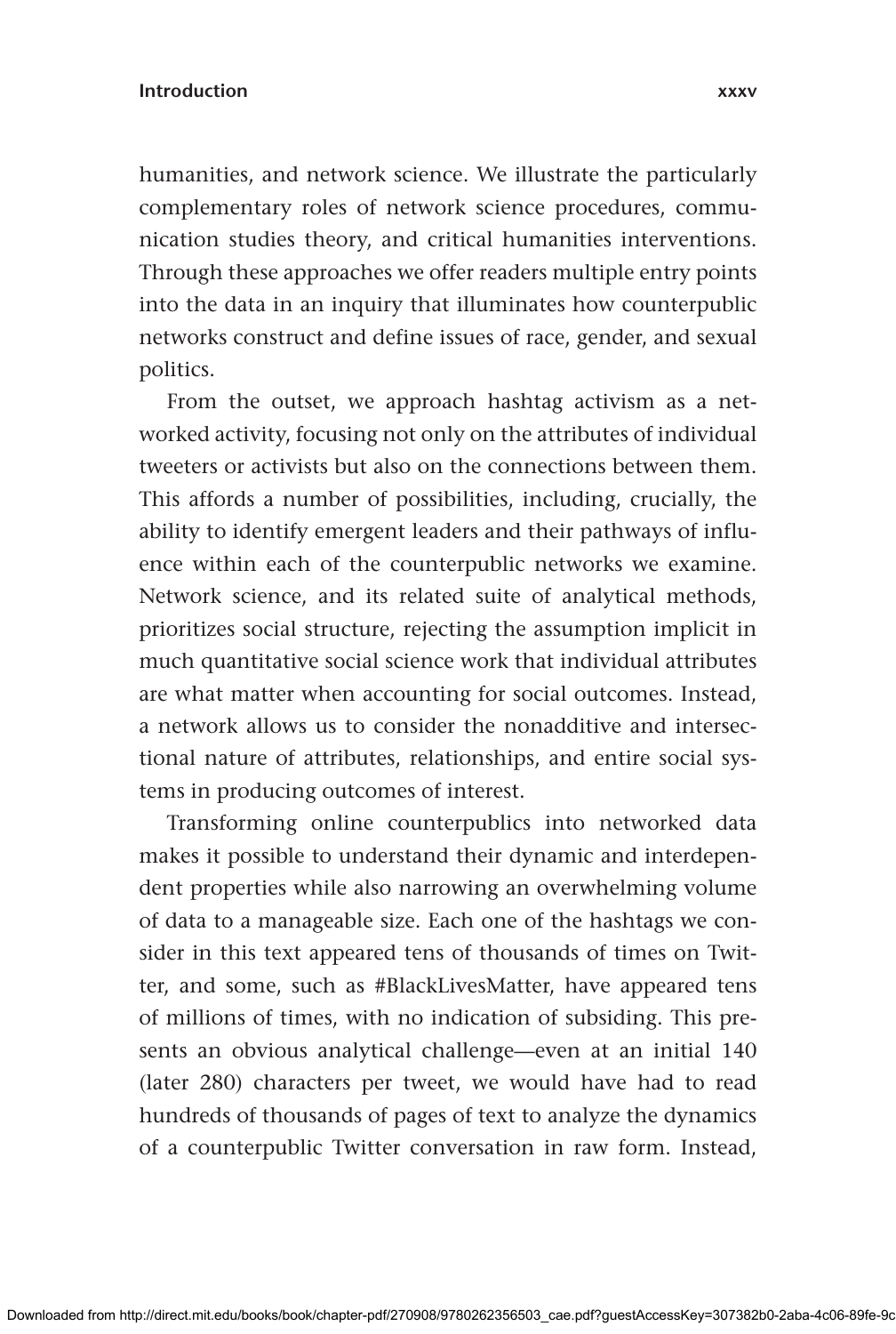**xxxvi Introduction**

we transformed these individual tweets into a network of individuals connected by conversational features in the text they produce. Specifically, we connected individuals to one another by using two Twitter conversational conventions: *retweets* and *mentions.* When someone authors a tweet, by default that tweet will be visible to anyone on Twitter. Someone else can choose to *retweet* that tweet, broadcasting it to their own followers, either in its original form or with some commentary attached. The act of retweeting signals at least passing attention to, and often an endorsement of, the original content. Users may also *mention* one another by using a particular conversational syntax (*@user*) within the body of a tweet. The reasons to do so are numerous, including simply addressing one another, engaging in a conversation, tagging or giving credit to one another, or drawing otherwise unengaged users into a conversation. By means of these conventions, a stream of tweets can be reconfigured as a network, with Twitter users connecting with one another via retweets and mentions within the text of their tweets.

Organizing tweets into networks rather than keeping them solely as individual posts allowed us to pick out individuals, messages, and subgroups of particular importance for closer examination. Of note, we relied on the mathematical properties of networked importance, which are agnostic to the content of the tweets or the identities of the individuals who compose them (other than the aforementioned syntax that signals a connection between users), allowing us to select individuals and cases for analysis without any a priori notions about who ought to be included in the analysis. Moreover, the specific mathematical properties we drew on, including *degree centrality* and *betweenness centrality,* are unevenly distributed within networks, such that selecting cases for analysis that exemplify these properties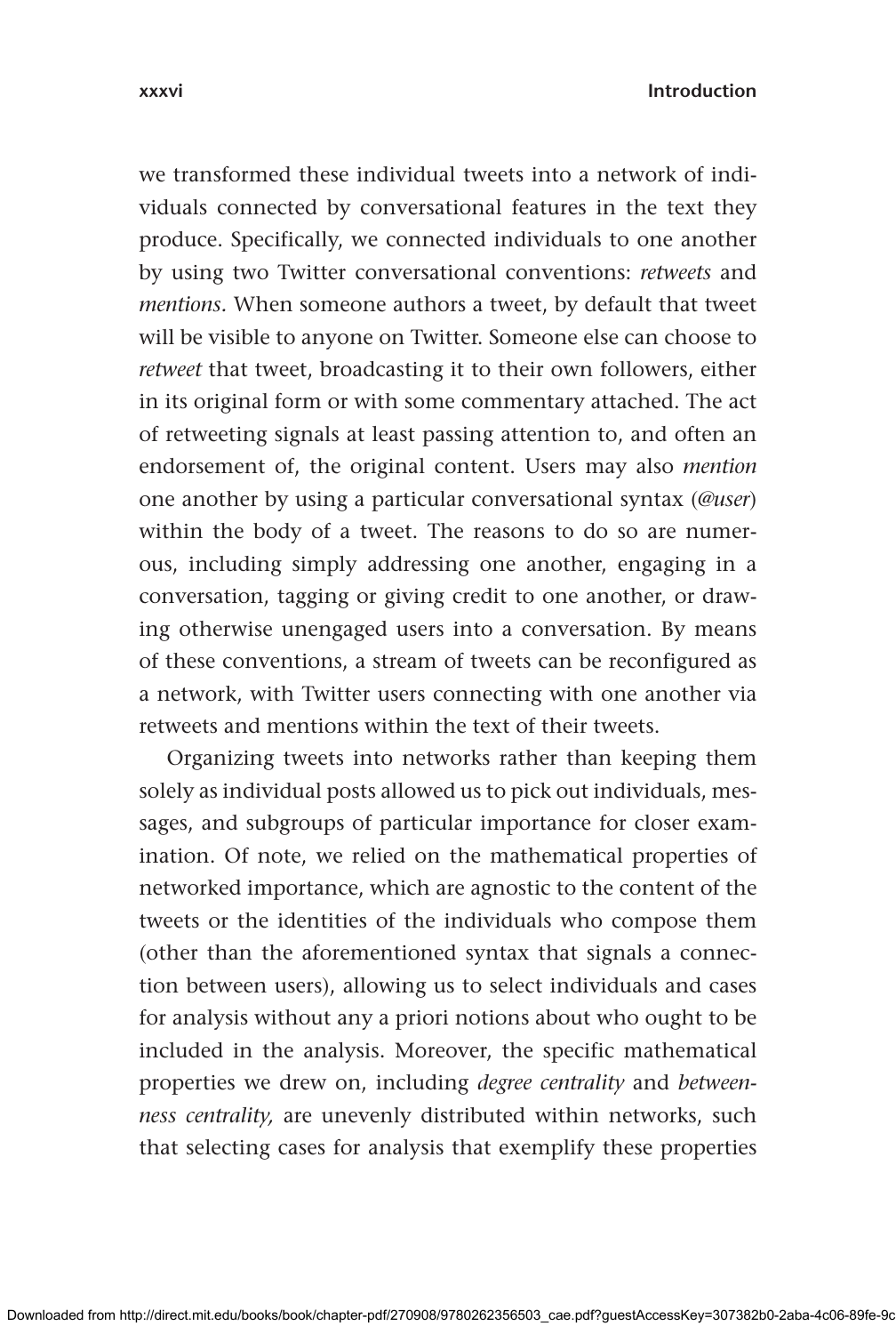results in selecting tweets that are disproportionately more likely to be seen by, and to have influence over, the greatest part of the network. Focusing on importance and influence is, of course, a normative choice, though one informed by the everyday users in these networks whose communicative actions (retweeting, mentioning) collectively created the measures of networked importance that guided our selection. Borrowing Zizi Papacharissi and Maria de Fatima Oliveira's idea of *crowdsourced elites* in online activism, we transformed the tweets in our samples into networks, which allowed us to highlight important people and conversations based on the individual and collective properties of their networked communication.16

Next, methods from digital humanities allowed us to study this massive corpus of tweets in two ways. We used Stephen Ramsay's construct of algorithmic criticism and humanities critical theories, such as feminist and critical race theories, to fully explore the significance of the data.<sup>17</sup> It is by bridging between digital quantitative data and humanities theorizing that the unique story of the power of these tweets can be told. Digital tools can be used to answer humanities questions that previously would have been too cumbersome to answer without computational assistance. We examined nearly four million tweets in the course of this project. We were able to assess this archive using theories that address power and identity to deepen our analysis of the significance of these tweets both for who composed them and for those spurred to action by their content.

Finally, discursive analysis of the counterpublic networks allowed us to explore the significance of hashtags beyond quantified popularity and digital curation to highlight the social and political labor undertaken by hashtag activists as they work to tell stories and make meaning. This approach is a constructivist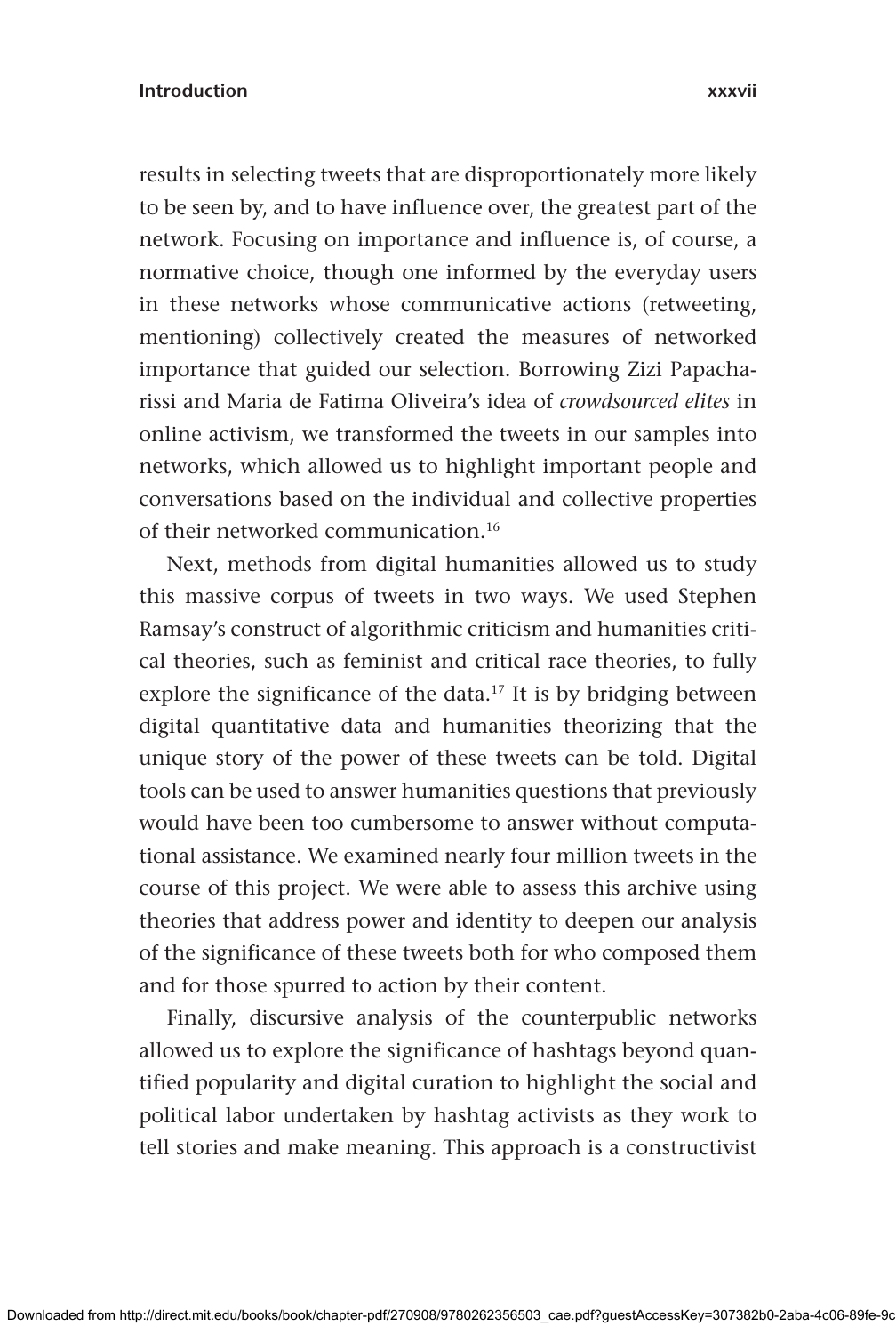**xxxviii Introduction**

one that recognizes that discourse constructs reality by making ideas and events meaningful in particular ways that uphold or challenge cultural ideologies. A central focus of this book is how members of counterpublics use hashtags to make and remake reality in the face of dominant discourses that represent them as undeserving of full inclusion in civil society. Thus our discourse analysis of these counterpublic networks grants agency and a unique power to members of counterpublics engaging in the very meaning-making processes that help define citizenship and cultural belonging. We examined the discourse from the most popular and influential tweets and members of our networks (as determined in our network analysis) for causal interpretations; attributions of agency, blame, and belonging; and interpersonal connections, narrative connection, storytelling, and contextualizing to understand how members of counterpublics use hashtags to frame particular issues and experiences in an attempt to contribute to their relevance in the public sphere.

Through this unique combination of network analytics and critical readings of tweet texts, in this book we illustrate how and why Twitter hashtags have become an important platform for historically disenfranchised populations to advance counternarratives and advocate for social change. We show that members of these marginalized groups, in the tradition of counterpublics, use Twitter hashtags to build diverse networks of dissent and shape the cultural and political knowledge fundamental to contemporary identity-based social movements. Further, we find evidence of significant permeability between the mainstream public sphere and counterpublics on the Twitter platform, suggesting radical possibilities for contemporary democracy.

Deciding what hashtags to include in our analysis was not easy. We had a plethora of hashtags to choose from that demonstrate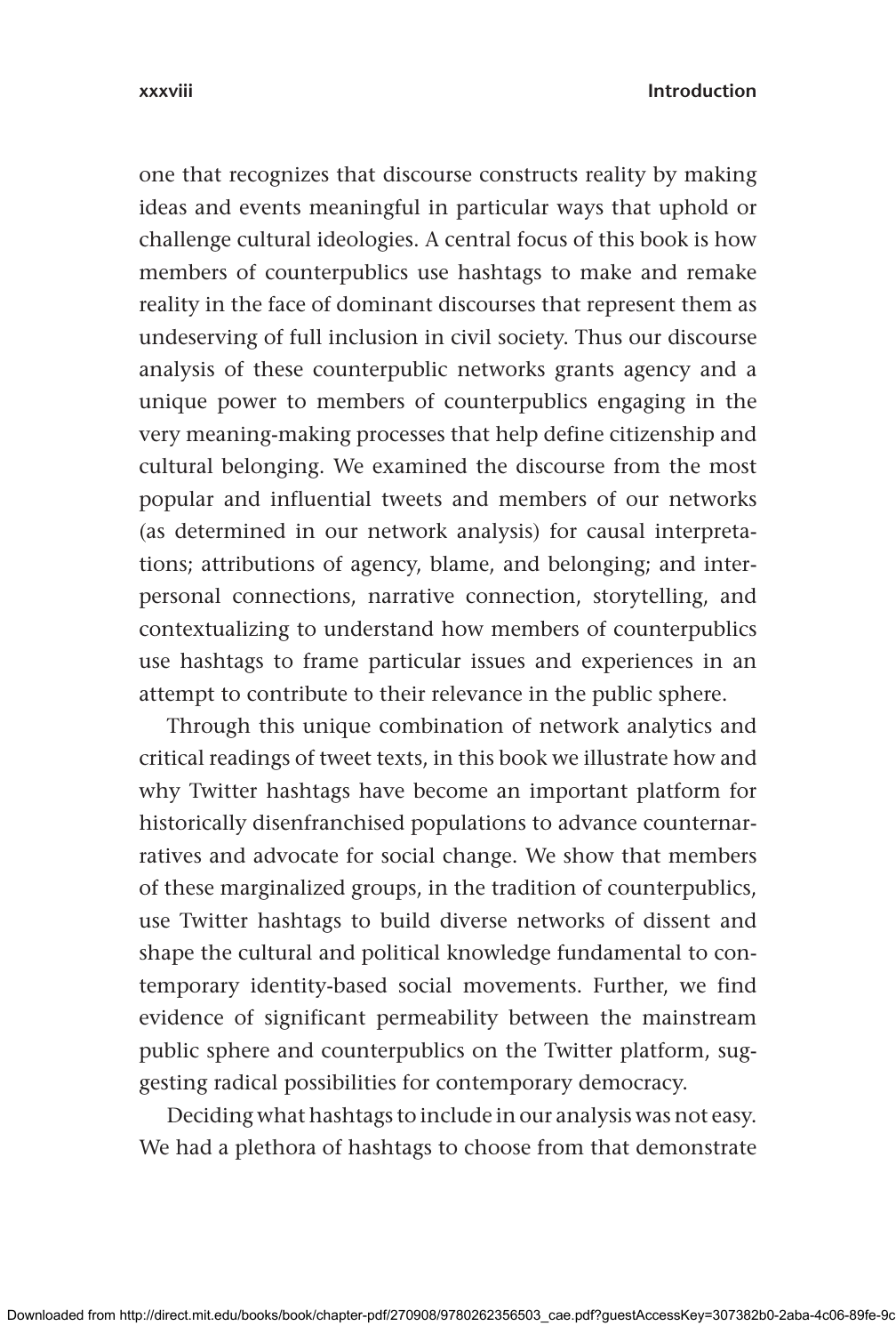#### **Introduction xxxix**

the power of the medium, and more emerge every day. However, the hashtags we chose best exemplify the diversity of networks that have been able to operationalize the tool in the service of counterpublic discourse. The selected hashtags, which focus on race, gender, and their intersections, have helped facilitate real shifts in U.S. political debates, community practices, and media representations between 2012 and 2017. Through a university agreement with Twitter, we had priority access to a 10 percent random sample of data from Twitter's streaming application programming interface (API) for the duration of that time period.

## **Voices from the Margins**

As hashtags are built on networks of connection, it would not have been possible to write this book without getting some insight from network users and creators about their experiences. Because we believe the inclusion of these cultural workers' voices is important, we identified influential users and creators of hashtags and asked them to speak to the reality of the networks they were nodes in, what happened or did not happen that made their hashtagged networks successful, and what other forms of work online and offline they see as important to hashtag activism. Rather than participate in the translational practice of interviews, which can lead to misunderstanding and obfuscation of the goals of subjects, we wanted hashtag users to speak for themselves. Thus each chapter includes an essay written by an influential member of a particular hashtag activism network. We consider these essays to be in conversation with our research.

In addition, throughout the book, we have included examples of tweets created by people using the hashtags we examine. We view hashtag users and creators as researchers themselves,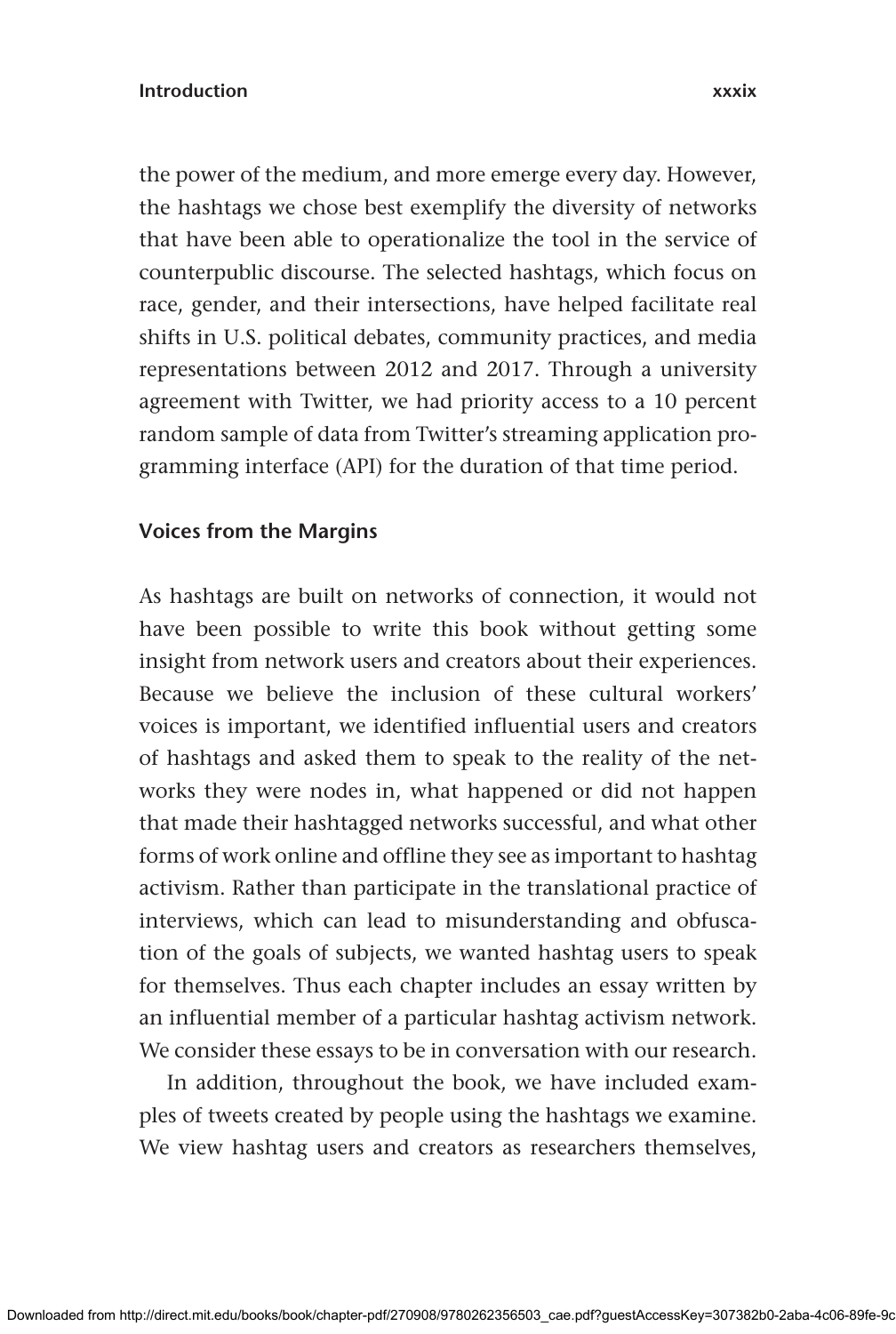**xl Introduction**

and we see part of our charge as practicing a more egalitarian model of research whereby our "subjects" are understood to be collaborators, particularly in light of the way some researchers have exploited prominent Twitter and hashtag users.18 We shift this practice of potential harm by working collaboratively, ensuring that creative voices are front and center.

Of course, centering the voices of people—particularly marginalized people who are otherwise not in the public eye—risks exposing them to unwanted and unanticipated attention (however public their posts may be). Although both the Twitter API rules and best practices in online research ethics require us to confirm that the tweets we publish are (at the time of publication) still publicly available, we took some additional steps to honor, as best we could, the intentions of those we feature in this book. As we selected tweets to illustrate discursive themes, we were careful to consider the context of and intended audience for the content, choosing, for example, messages intended for the general public rather than posted in reply to a particular user (though still technically readable by the general public). We also respected signals of desired privacy; thus we did not include tweets that were subsequently deleted, those from closed accounts, or tweets from users who made direct requests for privacy. The ethics of whether and how to include social media data in research are not straightforward. But we believe that our approach strikes a balance between authentically representing conversations as they unfolded and protecting subjects from unwanted exposure. We hope readers will hear the authors' voices as scholars alongside the multitude of voices from the subjects of our research.

In chapter 1, we consider the way women use hashtags to center and legitimize their experiences with violence. We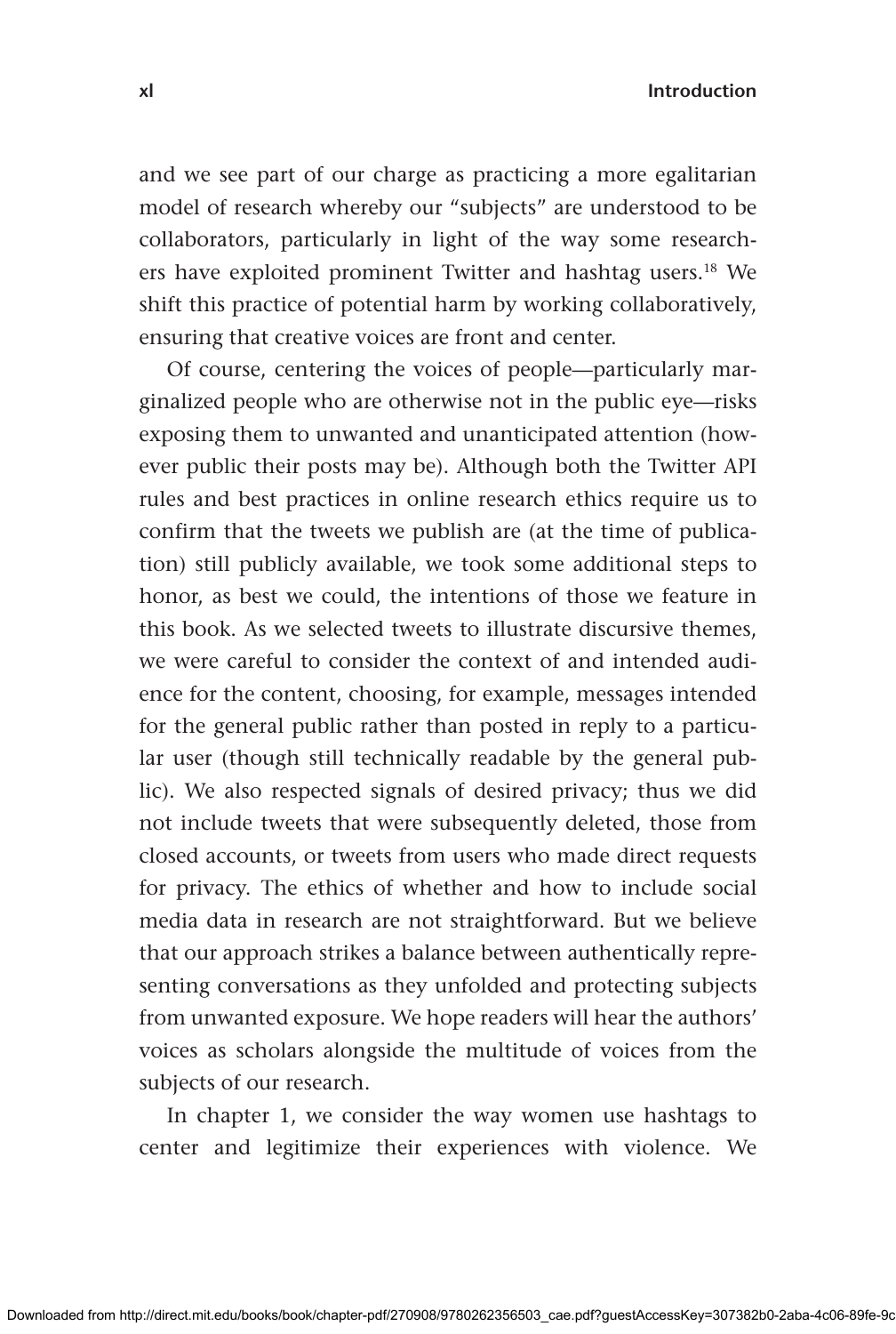illustrate how hashtags like #YesAllWomen, #Survivor Privilege, #WhyIStayed, #TheEmptyChair, and #MeToo work to challenge dominant understandings of gendered violence that have long relegated women to the sidelines of their own experiences of victimization, survival, and resilience even as they debunk cultural myths and offer systemic critiques of patriarchy. We consider how such hashtags further the work of a feminist counterpublic and how they break new ground in feminist political projects. Along with our analysis, chapter 1 includes a brief meditation on #SurvivorPrivilege by its creator, the feminist activist Wagatwe Wanjuki.

As chapter 1 illustrates, the networks that make up "Feminist Twitter" are diverse despite the often narrow representation of feminists and feminist issues in traditional media. Young Black women and other women of color have been able to harness the power of the hashtag to amplify conversations that do not normally receive mainstream attention. In chapter 2 we examine #FastTailedGirls, #YouOKSis, and #SayHerName to illustrate how Black women have organized on Twitter to talk about the politics of their everyday experiences with violence. These hashtags trouble the business of mainstream (read "white") feminism by highlighting the ways Black women and girls are policed, blamed, and harassed, and openly challenge feminist spaces that exclude Black women and girls, as a means to radically rethink gender equality. Jamie Nesbit Golden, feminist journalist and the cocreator of #FastTailedGirls, has offered her thoughts in conjunction with our work in this chapter.

In chapter 3 we center the hashtag #GirlsLikeUs, which marks a particularly compelling network of transgender women who trouble negative societal representations and build community through storytelling and organizing. Though not overtly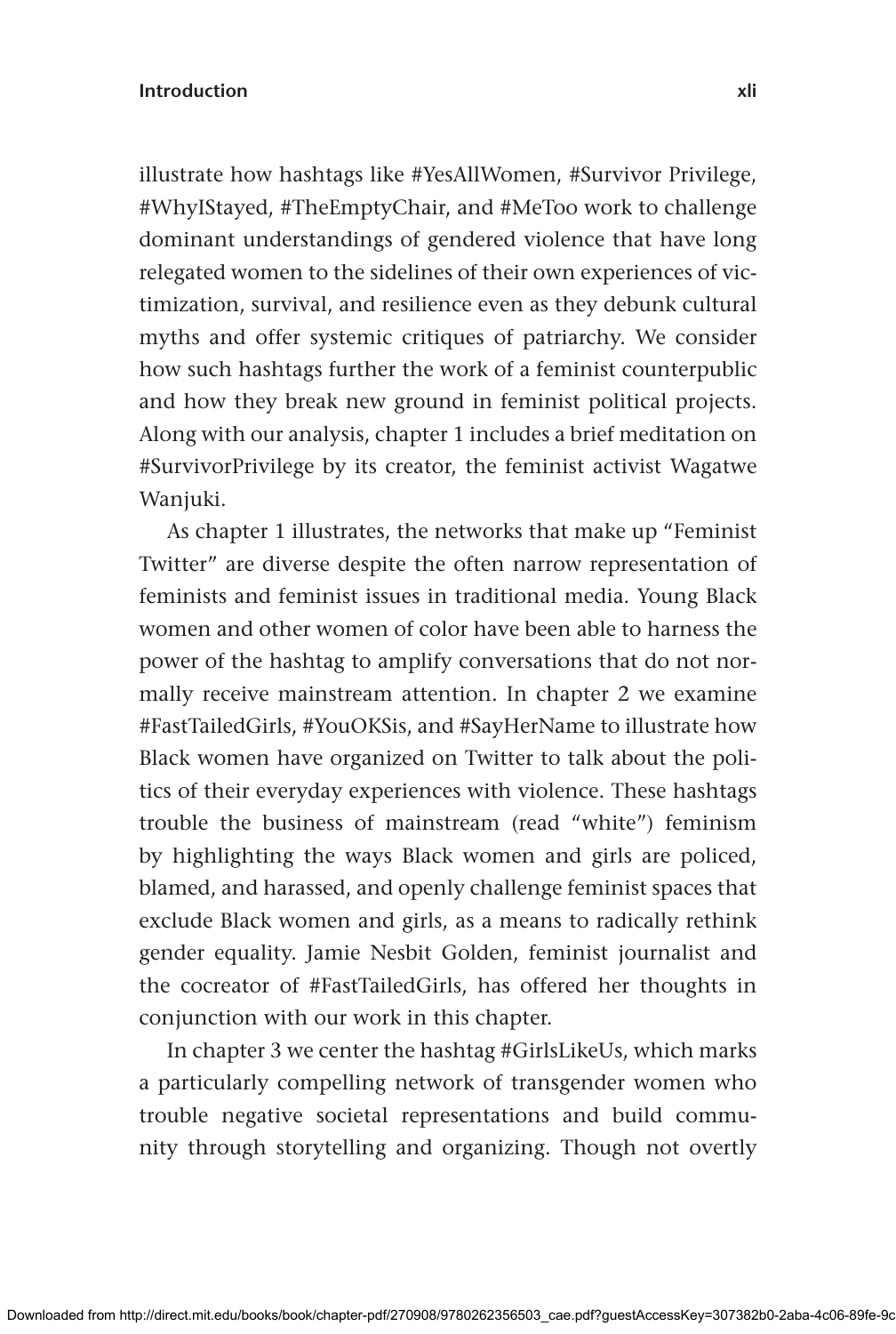**xlii Introduction**

intended for a mainstream audience, #GirlsLikeUs allows followers a window into the lives of trans women beyond media stereotypes. This chapter explores the creation of the hashtag and how it has been used, noting the most frequent topics and the ways in which the tweets signal an ingroup conversation that is open to the public. We consider in turn the contemporary moment of trans visibility and politics and connect the tweets created by this community of trans women, including several high-profile members, to it. The creator of the #GirlsLikeUs hashtag and outspoken trans advocate Janet Mock allowed us to include her story and mediation on #GirlsLikeUs in this chapter.

In chapter 4, our first on the digital activism of what some have dubbed "the new civil rights movement," we examine how racialized counterpublics used Twitter as early as 2009, following the killing of Oscar Grant, and through 2012, following the killing of Trayvon Martin, to make state-sanctioned anti-Black violence visible to those outside traditional African American and civil rights communities. We examine how Twitter's shifting infrastructures in just a few short years changed the way members of racial justice counterpublics engaged one another, as well as media-makers, celebrities, and politicians. This online activism, storytelling, and strategy building set the stage for what would come to be known as the Black Lives Matter movement in ensuing years.

Chapter 5 examines the spread of racial justice hashtags in the wake of the killing of Michael Brown in Ferguson, Missouri, in August 2014 and through the series of high-profile incidents of police killings that followed. We consider how the hashtagged naming of victims of this violence, the geographic locations of their deaths, and resulting demands for change have evolved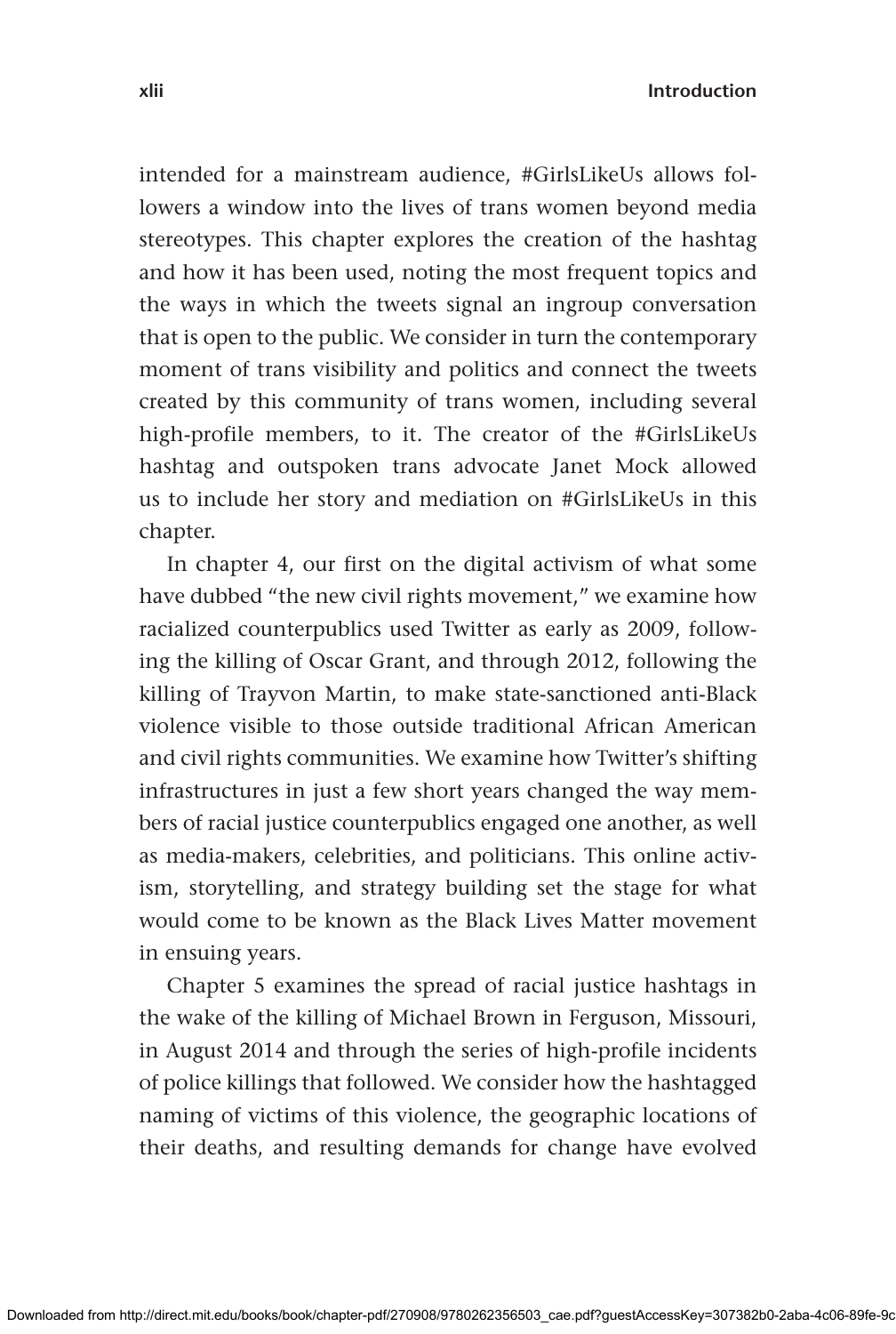#### **Introduction xliii**

over time. We include several hashtags and topics that were created or occurred prior to Brown's killing, among them #Black-LivesMatter and #EricGarner, and a series of those that followed, including #BaltimoreUprising and #PhilandoCastile, to illustrate how the networks that create these hashtags are evolving over time. This chapter includes an essay by #BlackLivesMatter activist DiDi Delgado on how the hashtag, and other digital organizing, helped shape her work.

In chapter 6 we consider hashtags created not by members of marginalized publics but by those with more social power seeking to ally themselves with the political needs and experiences of marginalized communities. Here we examine the creation and spread of the hashtags #AllMenCan and #CrimingWhileWhite. These hashtags called on men to speak out and act on feminist issues and urged white Americans to acknowledge their privilege in the criminal justice system. They present complex questions about allyship and whether it can in fact be performed successfully online, how such hashtags contribute to the larger goals of networked counterpublics, and what happens when hashtags intended to further social justice focus on those with the most privilege. Emmy Award–winning comedy writer, *Daily Show* alum, and creator of #CrimingWhileWhite Jason Ross offers his thoughts about his own ally work in this chapter.

In the concluding chapter we look across the counterpublic networks explored in the book, noting similarities and differences in the content, strategies, and network topologies. In doing so, we identify the underlying patterns that enable digital counterpublics—the "signature" of their success. Consistent with the rest of the text, our analyses are both quantitative (network structural) and qualitative (discursive strategy), with implications for academic audiences interested in the mechanics